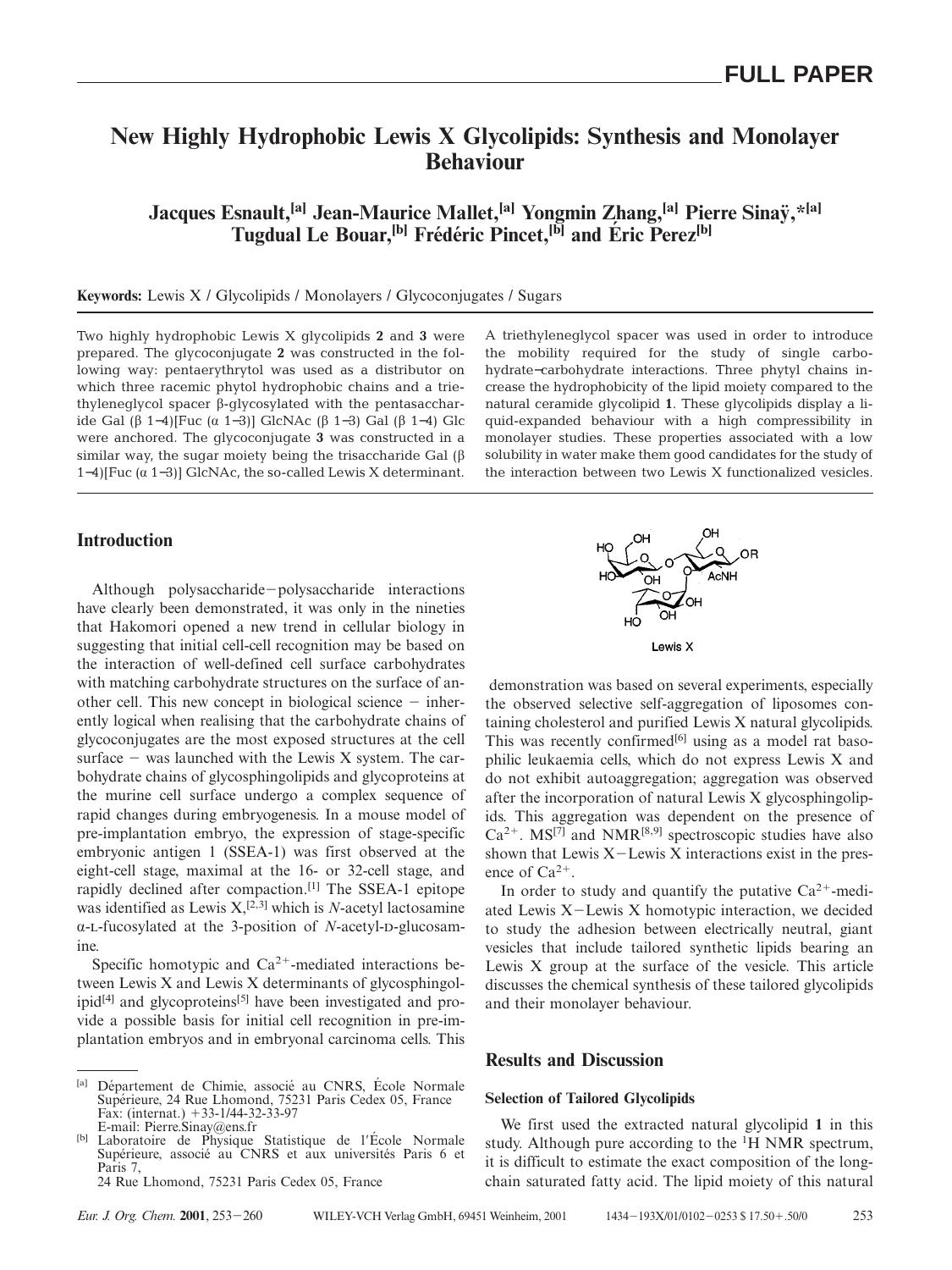

product is thus not perfectly defined. We checked the monolayer behaviour of **1**. The compression isotherms were obtained with an automatic Langmuir balance<sup>[10]</sup> film and are shown in Figure 1.



Figure 1. Compression isotherm of 1 ( $t = 20$  °C); a chloroform/ methanol (4:1) solution of the lipid was spread on pure water, and 15 minutes were allowed for the solvent to evaporate before the pressure area measurements were made; ultrapure water was obtained from an Elgastat maxima unit HPLC model (TOC less than 3ppb); the compression rate was 0.01 nm<sup>2</sup>/minute; the maximum pressure was 16 mN/m because higher pressures caused hysteresis in the surface pressure versus molecular area curve, due to lipid departure from the monolayer

Compound **1** displays a ''liquid-expanded'' behaviour characterised by a high compressibility. A ''liquid-expanded'' state indicates an enhanced mobility of the molecules. This mobility is necessary to make the molecules accessible for interaction with other molecules.

The stability of the monolayers is a prerequisite for surface interaction and adhesion measurements. The solubility of the lipid was probed by measuring the stability of the monolayer under a constant surface pressure. Any desorption of lipid decreases the pressure, which can be readjusted to its initial value by moving the compression barrier. In the film balance used, the pressure can be kept constant by moving the compression barrier until the pressure reachesthe required value. It was not possible to study the desorption of compound **1** at higher surface pressures than 16 mN/<sub>M</sub> because of the strong monolayer instability above this value.

The percentage of lipid loss can be monitored by the movement of the compression barrier, and can be plotted as a function of time, as shown in Figure 2.



Figure 2. Desorption of 1 at a pressure of 16 mN/m and at  $t = 20$ °C, from the air/water interface; the surface pressure of the monolayer is kept constant; any lipid desorbed from the monolayer reduces the surface pressure, which is then readjusted to the required value by moving the compression barrier

Lewis X sphingolipid **1** with its large hydrophilic pentasaccharide headgroup and its relatively small hydrophobic chains is too soluble in water (15% loss in 2 h, 25% loss in 12 h compared to ca 3% in 12 h for standard phospholipid) for accurate adhesion studies. We therefore synthesized a less soluble lipid with a Lewis X headgroup. Specific

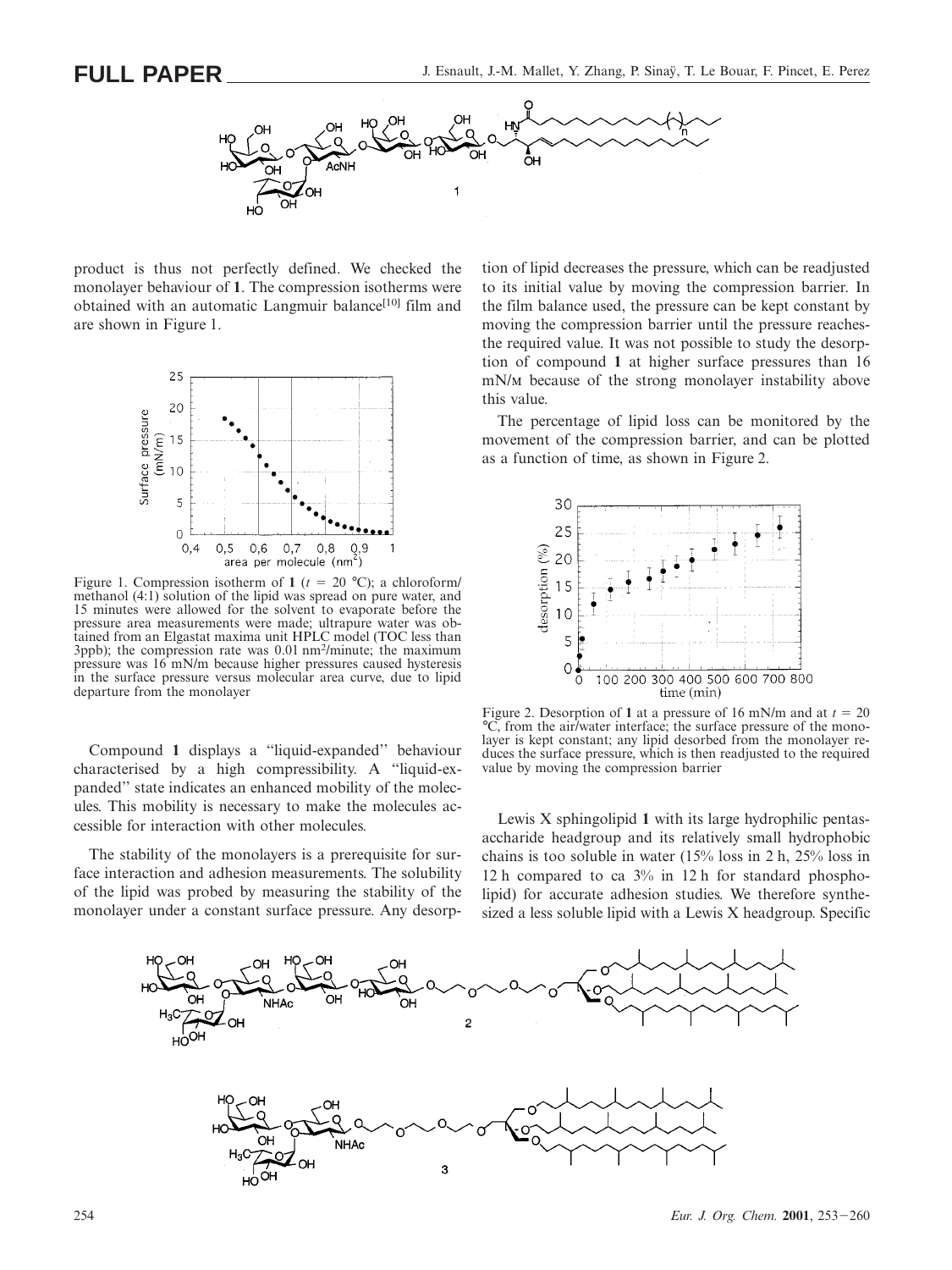binding requires, in general, that the molecules have sufficient mobilities so that they can take the exact position and orientation for which the interaction will occur. This is even more so in a designed molecule that nature has not selected, 2in contrast to the natural glycolipid **1**. To give the Lewis X an adequate orientational mobility, it was attached to the hydrophobic part by a flexible spacer.

Three racemic phytyl chains increase the hydrophobicity of the lipid moiety. The methyl chain ramifications ensure translational mobility of the hydrophobic part by pre-



Scheme 1. Reagents: a) NaH, DMF (75%); b) HCl, H<sub>2</sub>O/MeOH (97%); c) NaH, DMF (85%); d) H<sub>2</sub>, PtO<sub>2</sub> then Pd/C, MeOH, AcOEt (82%)





Scheme 2. Reagents: a) AgOTf, CH<sub>2</sub>Cl<sub>2</sub> -20 °C (80%); b) NaOMe, CH<sub>2</sub>Cl<sub>2</sub>, MeOH TA (90%); c) dimethoxypropane, CSA, DMF TA, (55%); d) BnBr, NaH, DMF, 80 °C, (65%); e)  $CF_3COOH$ ,  $CH_2Cl_2$ , TA (70%)



Scheme 3. Reagents: a) NIS, TfOH, CH<sub>2</sub>Cl<sub>2</sub>, -30 °C (66%); b) N<sub>2</sub>H<sub>4</sub>, aq. EtOH, reflux then Ac<sub>2</sub>O, Pyr. (65%); c) MeONa, CH<sub>2</sub>Cl<sub>2</sub>, MeOH (85%); d)  $H_2$ , Pd/C, MeOH, AcOEt (73%)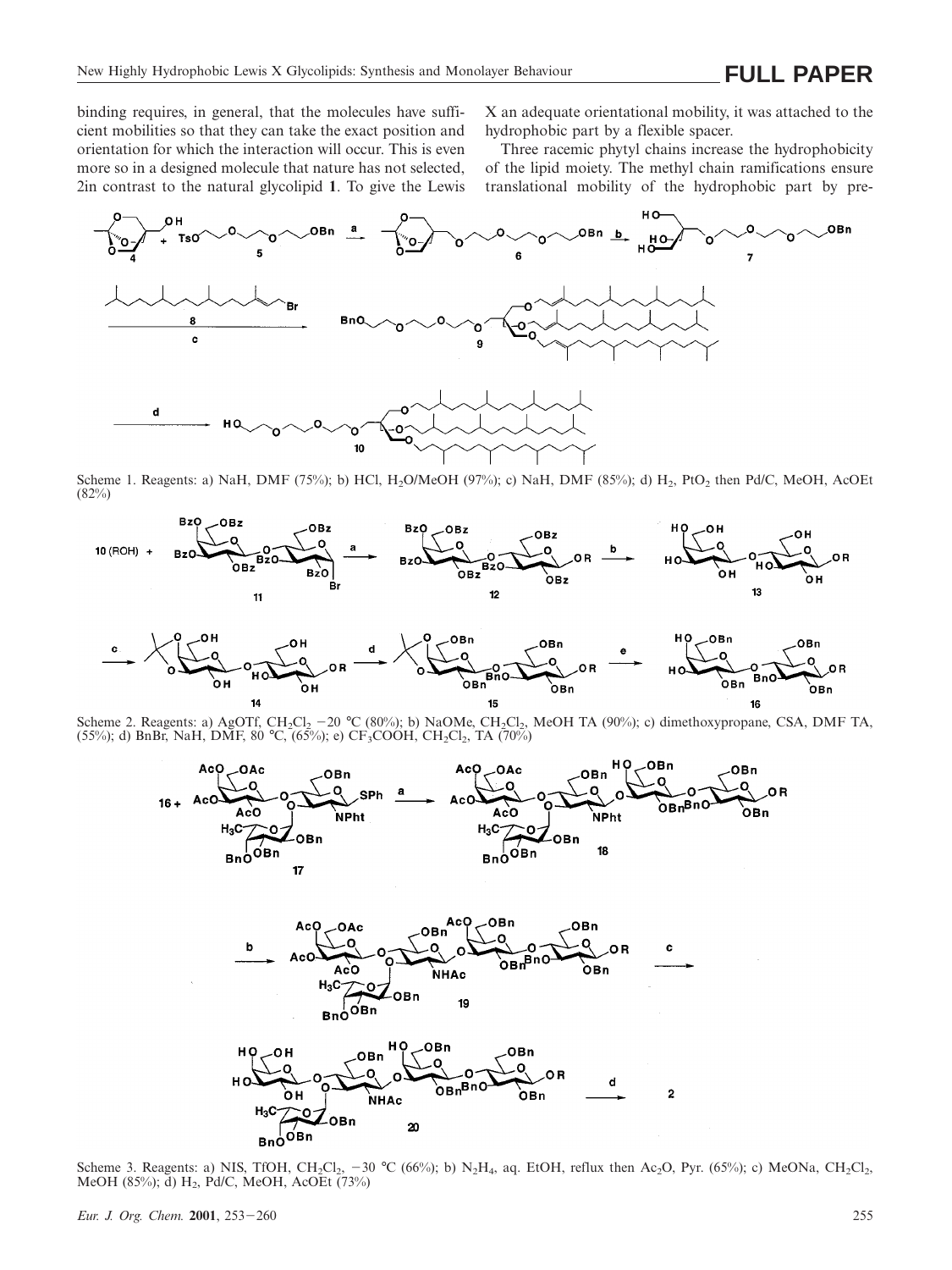

Scheme 4. Reagents: a) NIS, TfOH, CH<sub>2</sub>Cl<sub>2</sub> (92%); b) N<sub>2</sub>H<sub>4</sub>, EtOH, then Ac<sub>2</sub>O/pyr; c) NaOMe, MeOH (83%, three steps); d) H<sub>2</sub>: Pd/C, MeOH/AcOEt (85%)

venting crystallisation of the chains under surface pressure of lipid monolayers spread on water.

#### **Chemical Synthesis of the Tailored Glycolipids**

Glycolipids **2** and **3** were synthesised from three blocks: a lipid unit **10**, a lactose unit **11**, [11] and a Lewis X unit **17**[12] or **21**. [13] The synthesis of the lipid part **10** is presented in Scheme 1. The known selectively protected pentaerythrytol  $4^{[14]}$  was condensed with the tosylate  $5^{[15]}$  in DMF, in the presence of NaH. The orthoester protection was removed with hydrochloric acid, and the resulting triol **7** was treated with phytyl bromide **8**, prepared from the Poulter procedure.[16]

A simultaneous catalytic hydrogenation of the double bonds and hydrogenolysis of the benzyl group was first attempted in the presence of palladium on charcoal. It failed to give the expected compound **10** as cleavage of phytyl chains occurred (probably via isomerisation of the allylic ether to enol ether). When the catalyst was changed to  $P<sub>t</sub>O<sub>2</sub>$ , a clean hydrogenation of the double bonds first took place. Further treatment with palladium on charcoal cleaved the benzyl ether to give **10**. The platinum-catalysed hydrogenation has to be carefully controlled in order to avoid saturation of the phenyl group.

Compound **10** was then condensed with the bromide **11** in the presence of silver triflate to give the benzoylated βlactoside **12** (Scheme 2). Benzoates were removed and a 39,49-*O*-isopropylidene group was introduced to give **14**  $(55\%)$ , together with isomeric isopropylidenes  $(4\%$ <sup>6</sup> and 2,39). Benzylation of **14**, followed by removal of the isopropylidene group, gave the protected glycolipid **16**.

The final steps are shown in Scheme 3. Glycosylation of the diol **16** with the thioglycoside **17** selectively gave the pentasaccharide **18** in 66% yield. The newly created glycosidic bond was  $\beta$  as indicated by <sup>1</sup>H NMR spectroscopy: for H-1 GlcN<sup>III</sup>  $\delta$  = 5.35 and  $J_{12}$  = 8.5 Hz. Uneventful deprotection steps gave the target molecule **2**.

The synthesis of the second Lewis X glycolipid **3** is shown in Scheme 4. The alcohol **10** was glycosylated with the benzoylated Lewis X trisaccharidic donor **21** to give the protected glycolipid **22**. Removal of all the protecting groups afforded compound **3** in a 70% overall yield.

#### **Monolayer Behaviour of the Synthetic Tailored Glycolipids**

The compression isotherms of the Lewis X glycolipids **2** and **3** are shown in Figure 3.

These glycolipids display a ''liquid expanded'' behaviour with a high compressibility. These properties, associated with a low solubility in water (Figure 4 and Table 1), make



Figure 3. Compression isotherms of monolayers of compound **2** (triangle) and compound **3** (diamond); both compounds have almost the same compression isotherms; however, compound **2**, with its pentasaccharide has a higher molecular area than compound **3**, which has a trisaccharide

Table 1. Desorption of glycolipids **1, 2** and **3**

| Compound         | 2 h   | 10 <sub>h</sub> | Pressure          |
|------------------|-------|-----------------|-------------------|
| 1 <sup>[a]</sup> | 15%   | 25%             | $16$ mN/m         |
| $\overline{2}$   | $1\%$ | $5\%$           | $32$ mN/m         |
| 3                | $1\%$ | $2\%$           | $30 \text{ mN/m}$ |

[a] The desorption of compound **1** could not be studied at higher surface pressures than 16 mN/m because of the strong monolayer instability above this value and also because higher surface pressures induce higher desorptions. 32 and 30 mN/m are sufficiently close values to allow comparison of the compounds. This illustrates the much better stability to desorption of compounds **2** and **3** relative to **1**.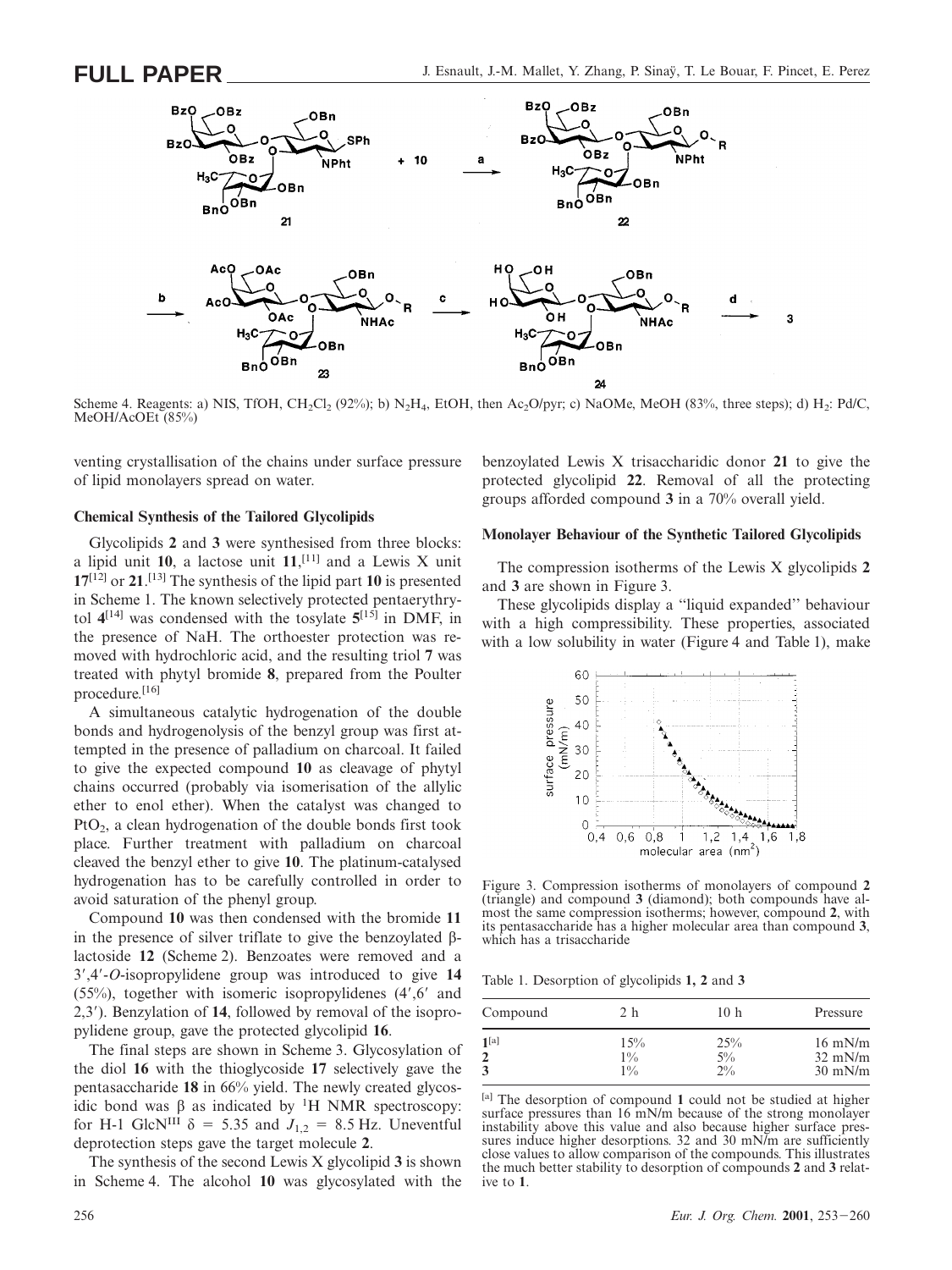

Figure 4. Desorption of **2** (triangle, pressure 32 mN/m) and **3** (square, pressure 30 mN/m),  $t = 20$  °C from the air/water interface; almost the same pressure was used to compare both compounds; although the pressure influences the desorption, a difference of 2 mN/m is not significant and still allows for the comparison; adding two sugar units noticeably increase the solubility, which is directly related to desorption

them good candidates for the study of the interaction of Lewis X functionalized vesicles, which will be reported elsewhere.

## **Experimental Section**

**General:** Melting points: Büchi 510 apparatus, uncorrected.  $-\text{Op}$ tical rotations: Perkin-Elmer 241 digital polarimeter.  $-$  Mass spectra: Nermag R10-10 spectrometer, C.I. (ammonia) or  $FAB (NBA)^+$ as indicated. - Elemental analyses: performed by Service d'Analyse de l'Université Pierre et Marie Curie, 75252 Paris Cedex 05, France. - NMR: Bruker AM-400 (400 MHz and 100.6 MHz, for <sup>1</sup>H and <sup>13</sup>C, respectively), TMS as internal standard. -TLC: silica gel 60  $F_{254}$  (Merck) and detection by charring with conc.  $H_2SO_4$ .  $-$  Flash column chromatography: silica gel 60 (230-400 mesh, Merck).

**12-Benzyloxy-2-bis(hydroxymethyl)-4,7,10-trioxadodecan-1-ol Orthoacetate (6):** NaH (1.0 g, 60% in oil, 2 equiv.) was added portionwise to a solution of **4** (1.9 g, 11.9 mmol) in DMF (50 mL) at 0 °C. A solution of **5** (5.6 g, 1.2 equiv.) in DMF (40 mL) was added dropwise. The resulting solution was stirred for 15 h at room temp. Methanol was added and then the solution was concentrated. A solution of the residue in ether was washed with water, sat. aq. NaCl, dried (MgSO<sub>4</sub>) and concentrated. Column chromatography of the residue (hexane/AcOEt 45:55) gave 6 (3.95 g,  $87\%$ ) - <sup>1</sup>H NMR (250 MHz, CDCl<sub>3</sub>):  $\delta = 7.32 - 7.19$  (m, 5 H, arom), 4.52 (s, 2 H, Bn), 3.93 (s, 6 H, CH<sub>2</sub>O), 3.65-3.42 (m, 12 H, CH<sub>2</sub>O), 3.18 (s, 2 H, CH<sub>2</sub>O), 1.40 (s, 3 H, CH<sub>3</sub>).  $-$  <sup>13</sup>C NMR (62.9 MHz, CDCl<sub>3</sub>):  $\delta$  = 138.05, 128.13, 127.51, 127.37 (C arom), 108.25 (C orthoester), 73.00, 71.05, 70.52, 70.46, 70.44, 70.29, 69.49, 69.26 (CH<sub>2</sub>-O), 34.76 (C quat), 23.24 (Me). - C<sub>20</sub>H<sub>30</sub>O<sub>7</sub> (382.46): C 62.81, H 7.91; found C 62.99, H 8.00.

**12-Benzyloxy-2-bis(hydroxymethyl)-4,7,10-trioxadodecan-1-ol (7):** A mixture of 6 (3.5 g, 9.2 mmol), methanol (8 mL) and  $10^{-2}$  M aq. HCl (32 mL) was stirred for 2 h at room temp., neutralised with solid  $Na_2CO_3$  and concentrated. A solution of the residue in methanol was filtered and concentrated to give **7** (3.2 g, 97%) which was used as such in the following step.  $-$  <sup>1</sup>H NMR (250 MHz, CDCl<sub>3</sub>):  $\delta = 7.30 - 7.18$  (m, 5 H, arom), 4.49 (s, 2 H, CH<sub>2</sub>Ph), 3.62-3.48 (m, 20 H, CH<sub>2</sub>O), 3.10 (br s, 3 H, OH).  $-$  <sup>13</sup>C NMR (62.9 MHz, CDCl<sub>3</sub>/[D<sub>4</sub>]MeOH):  $\delta = 137.72, 128.10, 127.53, 127.42$  (C arom), 72.98, 71.37, 70.39 – 68.92, 62.98 (CH<sub>2</sub>O), 45.07 (C quat).

**1-Bromo-3,7,11,15-tetramethylhexadec-2-ene (***Z***,** *E***) (8):** Phosphorus tribromide (0.72 mL, 0.5 equiv.) was added to a solution of phytol  $(Z+E)$  (4.6 g, 15.5 mmol) in dry hexane (50 mL) at 0 °C. The reaction mixture was stirred for 10 min. and then methanol (2 mL) was added. The reaction mixture was washed with aq. NaHCO<sub>3</sub>, water, dried (MgSO<sub>4</sub>) and concentrated. The residue 8 (5.6 g, quant) was dried under vacuum (room temp., 1 Torr) for 2 h and used immediately in the following step.  $-$  <sup>1</sup>H NMR (250 MHz, CDCl<sub>3</sub>):  $\delta = 5.45$  (br t,  $J = 8.4$  Hz, 1H, CH=), 3.96 and 3.95 [2<sup>\*</sup> d,  $J = 8.4$  Hz, CH-Br (*Z*) and (*E*)], 2.23 and 1.96 [2<sup>\*</sup>t,  $J = 7.5$  Hz, 2 H, CH<sub>2</sub>-C= (*Z*) and (*E*)], 1.70 and 1.65 [2<sup>\*</sup>s, 3H, Me-C= (*Z*) and  $(E)$ ], 1.50-0.90 (m, 18 H, CH, CH<sub>2</sub>), 0.80-0.70 (m, 12 H, Me).

**11-Tris(3,7,11,15-tetramethylhexadec-2-enyloxymethyl)-3,6,9 trioxa-1-benzyloxyundecane (9):** NaH  $(1.08 \text{ g}, 60\% \text{ in oil}, 2 \text{ equiv.})$ OH) was added to a solution of triol **7** (1.64 g,4.58 mmol), and **8** (3.4 equiv. prepared from 4.6 g of phytol) in DMF (30 mL) at 0 °C. The solution was stirred for 15 h at room temp., and concentrated after addition of methanol. A solution of the residue in cyclohexane was washed with water, dried (MgSO<sub>4</sub>) and concentrated. The residue was chromatographed (cyclohexane/AcOEt  $95:5\rightarrow 90:10$ ) to give **9** (4.7 g, 85%).  $-$  <sup>1</sup>H NMR (250 MHz, CDCl<sub>3</sub>):  $\delta$  = 7.30-7.21 (m, 5 H, arom), 5.22 (br t,  $J = 6.4$  Hz, 3 H, H-C=), 4.49 (s, 2) H, Bn),  $3.91-3.81$  (m, 6 H, O-CH<sub>2</sub>-C=),  $3.64-3.46$  (m, 2 H, O-CH<sub>2</sub>-CH<sub>2</sub>O), 3.33 (s, 3 H, CH<sub>2</sub>-C), 3.26 (s, 6 H, CH<sub>2</sub>-C), 2.00-1.85 (m, 6 H, -CH<sub>2</sub>-C=), 1.70-0.90 (m, 66 H, CH<sub>2</sub>), 0.82-0.72 (m, 36 H, CH<sub>3</sub>).  $-$  <sup>13</sup>C NMR (62.9 MHz, CDCl<sub>3</sub>):  $\delta$  = 139.3, 139.0, 135.15 (C arom, C5, *cis trans*), 128.1, 127.49, 127.33 (C arom), 122.26, 121.36 (C=, *cis trans*), 73.05, 70.85, 70.59, 70.51, 70.23, 69.31, 69.07, 67.85, 67.58 (CH<sub>2</sub>O), 45.18 (C quat), 39.78, 39.21, 37.28, 37.22, 37.18, 37.13, 36.86, 36.77, 36.68, 36.59, 32.59, 32.51, 32.25, 27.78, 25.41, 25.03, 24.61, 24.30, 23.25, 22.54, 22.45, 19.57, 19.50, 16.16 (chains). -  $C_{78}H_{144}O_7$  (1194.01): C 78.46, H 12.36; found C 78.50, H 12.23.

**11-Tris(3,7,11,15-tetramethylhexadecyloxymethyl)-3,6,9-trioxa-1 undecanol (10):** A mixture of **9** (4.5 g) in AcOEt (50 mL) was stirred under hydrogen (1 atm.) in the presence of a catalytic amount of PtO<sub>2</sub> for 3 h and filtered.  $10\%$  Pd/C (400 mg) was added to the filtrate, and the reaction mixture was stirred under hydrogen for 1 h, filtered and concentrated. Column chromatography (hexane/ AcOEt 4:1) gave **10** (3.40 g, 82%). - <sup>1</sup>H NMR (400 MHz, CDCl<sub>3</sub>):  $\delta$  = 3.76 (t, *J* = 5 Hz, 2 H, H-1), 3.71 (s, 4 H, H-3, H-4), 3.67–3.63  $(m, 4 H, H-2, H-5), 3.62-3.85$   $(m, 2 H, H-6), 3.74-3.35$   $(m, 12 H,$ CH<sub>2</sub>O), 1.55-0.90 (m, 76 H, chains), 0.81, 0.78, 0.76 (3s, 45 H, CH<sub>3</sub>).  $-$  <sup>13</sup>C NMR (62.9 MHz, CDCl<sub>3</sub>):  $\delta$  = 72.53, 70.99, 70.65, 70.45, 70.39, 69.76, 69.69, 61.72 (CH<sub>2</sub>O), 45.53 (C quat), 39.32, 37.48, 37.41, 37.36, 37.34, 37.24, 36.72, 36.64, 32.72, 29.97, 27.89, 26.65, 24.72, 24.42, 24.35, 22.64, 22.55, 19.68, 19.62 (chains). 2  $C_{71}H_{144}O_7$  (1109.93): C 76.83, H 13.03; found C 76.86, H 13.14.

**11-Tris(3,7,11,15-tetramethylhexadecyloxymethyl)-3,6,9-trioxa-1 undecyl-2,3,6-tri-***O***-benzoyl-4-***O***-(2,3,4,6-tetrabenzoyl-β-D-galactopyranosyl) β-D-Glucopyranoside (12):** A mixture of **10** (1.6 g), **11** (2.2 g, 1.3 equiv.), 4 A molecular sieves (3.5 g) and CH<sub>2</sub>Cl<sub>2</sub> (40 mL) was stirred for 30 min at room temp. and then cooled to  $-20$  °C. AgOTf (600 mg, 1.2 equiv./bromide) was then added. After 15 min at  $-20$  °C, Et<sub>3</sub>N was added, the reaction mixture was filtered through a Celite pad, washed with water, dried  $(MgSO<sub>4</sub>)$  and concentrated. The residue was chromatographed (hexane/AcOEt 75:25) to give **12** (2.62 g, 86%).  $\alpha|_{\text{D}} = +26$  ( $c = 1.07$ , CHCl<sub>3</sub>). -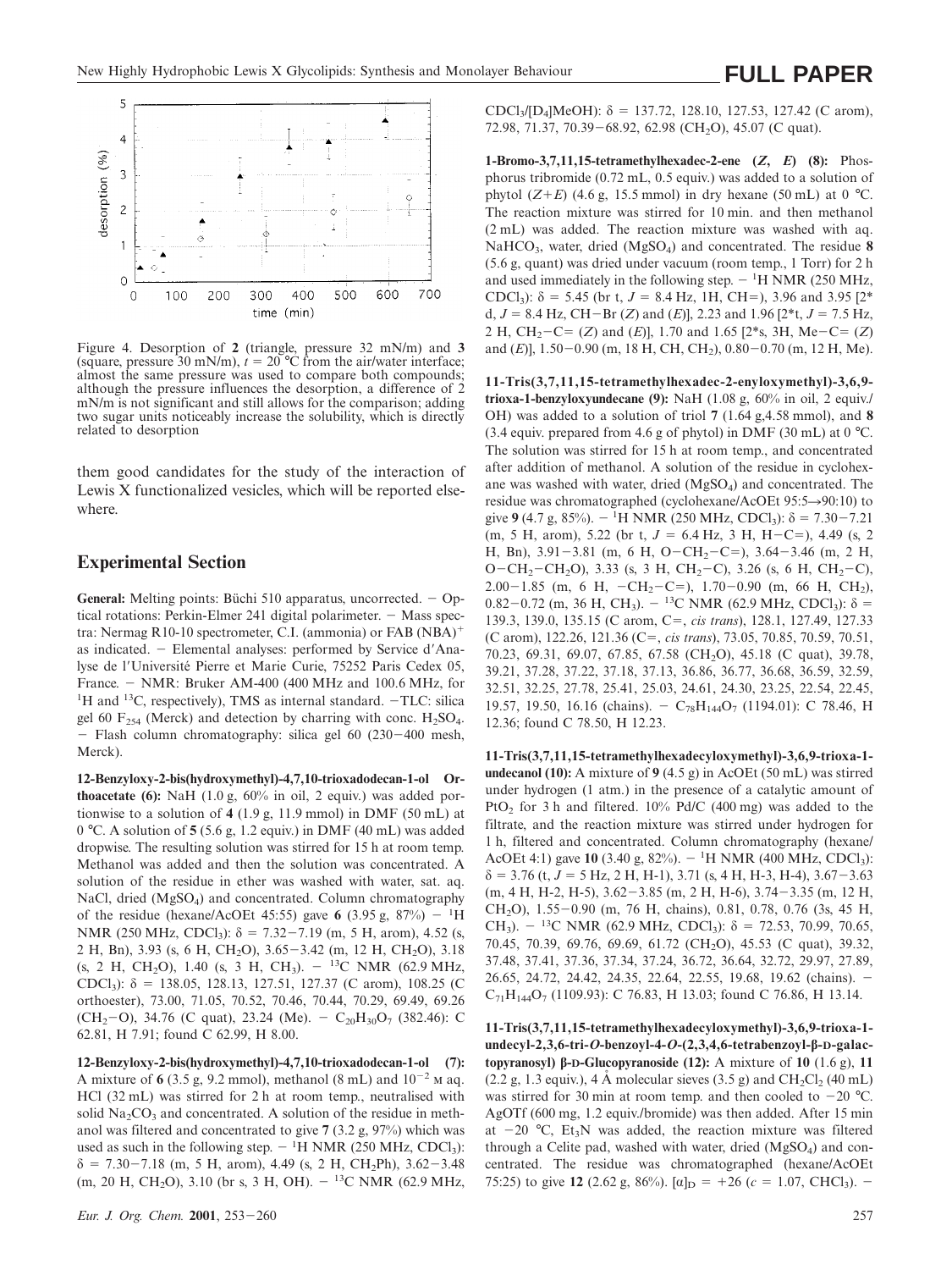<sup>1</sup>H NMR (250 MHz, CDCl<sub>3</sub>): δ = 7.98 – 7.02 (m, 35 H, arom), 5.87 - 5.67 (m, 3 H, H-2 Glc<sup>I</sup>, H-3 Gal<sup>I</sup>, H-4 Gal<sup>II</sup>), 5.47 (dd,  $J_{2',3'} = 9.8$ ,  $J_{1',2'} = 8.0$  Hz, 1 H, H-2 Gal<sup>II</sup>), 5.36 (dd,  $J_{3',4'} =$ 3.5 Hz, 1 H, H-3 Gal<sup>II</sup>), 4.87 (d,  $J_{1,2} = 7.9$  Hz, 1 H, H-1 Glc<sup>I</sup> or H-1 Gal<sup>II</sup>), 4.80 (d,  $J_{1,2} = 7.9$  Hz, 1H, H-1 Glc<sup>I</sup> or Gal<sup>II</sup>), 4.60 (dd,  $J_{5,6a} = 2$ ,  $J_{6a,6b} = 12.2$  Hz, H-6a Gal<sup>II</sup>), 4.49 (dd,  $J_{5,6a} = 4.2$  Hz, H-6b Gal<sup>II</sup>), 4.26 (dd,  $J_{3,4} = 9.5$ ,  $J_{4,5} = 9.5$  Hz, 1 H, H-4 Glc<sup>I</sup>), 3.97-3.28 (m, 30 H, H-6a Glc<sup>I</sup>, H-6b Glc<sup>I</sup>, H-5 Glc<sup>I</sup>, H-5 Gal<sup>II</sup>, CH<sub>2</sub> $-$ O), 1.54 $-$ 0.90 (m, 72 H, chains), 0.83 $-$ 0.72 (m, 45 H, Me).  $-$  <sup>13</sup>C NMR (62.9 MHz, CDCl<sub>3</sub>):  $\delta$  = 165.80-164.75 (CO),  $133.35-128.19$  (C arom),  $101.27$ ,  $100.97$  (C-1, C-1'),  $76.0-67.50$ , 61.03 (CH-O), 45.34, 43.40, 39.35, 37.51, 37.44, 37.29, 36.74, 36.66, 32.77, 29.98, 27.94, 24.79, 24.47, 24.40, 22.7, 22.61, 19.73, 19.67 (chains). - C<sub>132</sub>H<sub>192</sub>O<sub>24</sub> (2162.98): C 73.30, H 8.95; found C 73.31, H 8.95.

**11-Tris(3,7,11,15-tetramethylhexadecyloxymethyl)-3,6,9-trioxa-1 undecyl-4-***O***-(β-D-galactopyranosyl) β-D-Glucopyranoside (13):** A solution of NaOMe  $(0.4 \text{ m})$  in methanol  $(20 \text{ mL})$  was added to a solution of  $12$  (2.4 g) in CH<sub>2</sub>Cl<sub>2</sub> (20 mL). The reaction mixture was stirred at 50 °C for 2 h then at room temp. for 15 h, neutralised [IR  $-120$  (H<sup>+</sup> form)], filtered and concentrated. Column chromatography of the residue (toluene to remove methyl benzoate then CH<sub>2</sub>Cl<sub>2</sub>/MeOH 4:1) gave **13** (1.4 g, 90%) as a waxy solid.  $-$  [ $\alpha$ ]<sub>D</sub> =  $-4$  ( $c = 1.02$ , CHCl<sub>3</sub>).  $-$  <sup>1</sup>H NMR (400 MHz, [D<sub>5</sub>]pyridine) selected data:  $\delta = 5.09$  (d,  $J_{1,2} = 8$  Hz, 1 H, H-1 Gal<sup>II</sup>), 4.77 (d,  $J_{1,2} = 8$  Hz, 1 H, H-1 Glc<sup>I</sup>), 4.55–4.41 (m, 5 H, H-2 Gal<sup>II</sup>, H-6a Glc<sup>I</sup>, H-6b Glc<sup>I</sup>, H-6a Gal<sup>II</sup>, H-4 Gal<sup>II</sup>), 5.02 (dd,  $J_{5,6b} = 5$ ,  $J_{6a,6b} =$ 11 Hz, 1 H, H-6b Gal<sup>II</sup>), 4.29 (dd,  $J_{3,4} = J_{4,5} = 9$  Hz, 1 H, H-4 Glc<sup>I</sup>), 4.32 (dd,  $J_{2,3} = 9$  Hz, 1 H, H-3 Glc<sup>I</sup>), 4.13 (dd,  $J_{2,3} = 9$ ,  $J_{3,4}$  = 3 Hz, 1 H, H-3 Gal<sup>II</sup>), 3.99 (dd, 1 H, H-2 Glc<sup>I</sup>). - $C_{83}H_{164}O_{17}$  (1434.22): C 69.51, H 11.53; found C 69.40, H 11.64.

**11-Tris(3,7,11,15-tetramethylhexadecyloxymethyl)-3,6,9-trioxa-1 undecyl-4-***O***(3,4-***O***-isopropylidene-β-D-galactopyranosyl) β-D-Glucopyranoside (14):** A mixture of **13** (300 mg), dimethoxypropane (65 µL, 2.5 equiv.) and camphorsulfonic acid (20 mg) in DMF (10 mL) was stirred at room temp. for 15 h, and then neutralised ( $Et<sub>3</sub>N$ ) and concentrated. A solution of the residue in a 10:1 MeOH/water mixture (20 mL) was stirred at 80 °C for 2 h, and concentrated. The residue was chromatographed (toluene/acetone 3:2) to give **14** (169 mg, 55%) which was used as such in the following step.

**11-Tris(3,7,11,15-tetramethylhexadecyloxymethyl)-3,6,9-trioxa-1 undecyl-2,3,6-tri-***O***-benzyl-4-***O***-(2,6-di-***O***-benzyl-3,4-***O***-isopropylidene-β-D-galactopyranosyl) β-D-Glucopyranoside (15):** Benzyl bromide (0.1 mL, 1.5 equiv./OH) was added to a mixture of **14**  $(169 \text{ mg})$  and NaH  $(50 \text{ mg}, 60\%$  in oil, 2 equiv./OH) in DMF (100 mL). The reaction mixture was stirred at 80 °C for 30 min and then at room temp. for 15 h. Methanol was then added. The reaction mixture was stirred for 1 h and concentrated. A solution of the residue in CH<sub>2</sub>Cl<sub>2</sub> was washed with water, dried (MgSO<sub>4</sub>) and concentrated. Flash chromatography of the residue (toluene/AcOEt 85:15) gave **15** (143 mg, 65%) which was used as such in the following step.  $-$  <sup>13</sup>C NMR (62 MHz, CDCl<sub>3</sub>):  $\delta$  = 138.94, 138.67, 138.45, 138.33, 138.18 (C arom quat), 128.45-127.17 (C arom), 109.64 (OCO, isopropylidene), 103.61 (C-1 Glc<sup>I</sup> or Gal<sup>II</sup>), 101.75  $(C-1 \text{ Glc}^I \text{ or } \text{Gal}^{II}), 82.82, 81.59, 80.53, 79.27, 77.43, 76.19-68.18$  $(C-0)$ , 45.30, 44.85, 39.29, 37.49-36.62, 32.75, 32.71, 29.95, 29.61, 27.89, 26.32, 24.72, 24.42, 24.36, 22.64, 22.55, 19.67, 19.61 (chains, methyl).

**11-Tris(3,7,11,15-tetramethylhexadecyloxymethyl)-3,6,9-trioxa-1 undecyl-2,3,6-tri-***O***-benzyl-4-***O***-(2,6-di-***O***-benzyl-β- D -**

**galactopyranosyl) β-D-Glucopyranoside (16):** A mixture of **15** (143 mg),  $CF_3COOH$  (0.4 mL) and  $CH_2Cl_2$  (4 mL) was stirred at room temp. for 1.5 h, neutralised (solid  $K_2CO_3$ ) filtered, and concentrated. Flash chromatography (hexane/AcOEt 65:35) of the residue gave **16** (100 mg, 70%).  $- [\alpha]_D = +7 (c = 1.2, \text{CHCl}_3)$ .  $- {}^{1}H$ NMR (400 MHz, CDCl<sub>3</sub> + CCl<sub>3</sub>-CO-NCO):  $\delta$  = 7.40-7.10 (m, 25 H, arom), 5.52 (d,  $J_{3,4} = 3.5$  Hz, 1 H, H-4 Gal<sup>II</sup>), 4.93 (dd,  $J_{2,3} = 9$  Hz, 1 H, H-3 Gal<sup>II</sup>), 4.96 (d,  $J = 11$  Hz, 1 H, CH<sub>2</sub>Ph), 4.90 (d,  $J = 11$  Hz, 1 H, CH<sub>2</sub>Ph), 4.80 (d,  $J = 10$  Hz, 1 H, CH<sub>2</sub>Ph), 4.76 (d,  $J = 12$  Hz, 1 H, CH<sub>2</sub>Ph), 4.70 (d,  $J = 11$  Hz, 1 H, CH<sub>2</sub>Ph), 4.69 (d,  $J = 12$  Hz, 1 H, CH<sub>2</sub>Ph), 4.64 (d,  $J = 12$  Hz, 1 H, CH<sub>2</sub>Ph), 4.55 (d,  $J = 11$  Hz, 1 H, CH<sub>2</sub>Ph), 4.52 (d,  $J = 8$  Hz, 1 H, H-1 Glc<sup>I</sup> or Gal<sup>II</sup>), 4.46 (d,  $J = 8$  Hz, 1 H, H-1 Glc<sup>I</sup> or Gal<sup>II</sup>), 4.41 (d,  $J =$ 12 Hz, 1 H, CH<sub>2</sub>Ph), 4.23 (d,  $J = 12$  Hz, 1 H, CH<sub>2</sub>Ph), 4.07 (m, 1 H, H-5 Gal<sup>II</sup>), 4.05 (dd,  $J_{2,3} = 9$  Hz, H-2 Gal<sup>II</sup>), 3.90–3.30 (m, 36 H, CHO),  $1.40-1.05$  (m, 72 H, chains),  $0.90-0.80$  (m, 45 H, methyl). -  $C_{118}H_{194}O_{17}$  (1884.84): C 75.19, H 10.37; found C 75.11, H 10.38.

**11-Tris(3,7,11,15-tetramethylhexadecyloxymethyl)-3,6,9-trioxa-1 undecyl-2,3,4,5-tetra-***O***-acetyl-β-D-galactopyranosyl-(1**R**4)-[2,3,4 tri-***O***-benzyl-α-L-fucopyranosyl)-(1**R**3)]-6-***O***-benzyl-2-deoxy-2 phthalimido-β-D-glucopyranosyl-(1**R**3)-2,6-di-***O***-benzyl-β-Dgalactopyranosyl-(1**R**4)-2,3,6-tri-***O***-benzyl β-D-Glucopyranoside (18):** A mixture of glycosyl donor **17** (30 mg, 1.5 equiv.), diol **16** (30 mg), 4 Å molecular sieves (60 mg) and  $CH_2Cl_2$  (1.5 mL) was stirred for 30 min at room temp. NIS (13.8 mg, 2.5 equiv./**17**) was added and the reaction mixture was cooled to  $-30$  °C. A solution of TfOH (0.1 equiv./NIS) [58  $\mu$ L of a solution of TfOH (34  $\mu$ L) in  $CH<sub>2</sub>Cl<sub>2</sub>$  (4 mL)] was then added. The reaction mixture was stirred for 30 min at  $-30$  °C, neutralised (Et<sub>3</sub>N), filtered, washed with 10% aq. sodium thiosulfate, aq. NaHCO<sub>3</sub>, water, dried (MgSO<sub>4</sub>) and concentrated. Column chromatography of the residue (hexane/Ac-OEt 7:3) and (toluene acetone 91:9) gave **18** (32 mg 66%) as a white amorphous powder.  $[\alpha]_D$  = + 6 (*c* = 1.0 CHCl<sub>3</sub>). - <sup>1</sup>H NMR (400 MHz, CDCl<sub>3</sub>) selected data:  $\delta = 5.35$  (d,  $J_1$ <sub>2</sub> = 8.5 Hz, 1H, H-1 GlcN <sup>III</sup>), 5.29 (d,  $J_{3,4} = 3.5$  Hz, 1 H, H-4 Gal<sup>IV</sup>), 5.06 (dd,  $J_{1,2} = 8$ ,  $J_{2,3} = 10$  Hz, 1 H, H-2 Gal<sup>IV</sup>), 4.84 (dd, H-3 Gal<sup>IV</sup>), 4.73 (d, 1 H, H-1 Gal<sup>IV</sup>), 4.60 (m, 1 H, H-5 Fuc<sup>V</sup>). - <sup>13</sup>C NMR  $(100 \text{ MHz}, \text{CDCl}_3)$ :  $\delta = 170.03, 169.98, 169.81, 168.66 \text{ (CO, Ac)}$ , 138.97 – 137.52 (C arom quat), 128.65 – 128.22 (C arom), 103.68 (C-1), 101.89 (C-1), 99.51 (C-1), 98.89 (C-1), 97.49 (C-1 Fuc), 83.37, 82.87, 81.48, 79.61, 78.00, 75.68, 75.68, 75.17, 74.97, 74.59, 72.46, 70.89, 70.57, 70.50, 70.40, 70.37, 70.25, 70.20, 69.75, 69.69, 68.95, 66.83, 68.32, 67.84, 67.67, 67.41, 66.65, 66.45 (CHO rings), 75.37, 74.89, 74.09, 73.68, 73.30, 72.94, 72.81, 72.27 (CH<sub>2</sub>Ph), 60.20, 56.13, 45.30, 39.32, 37.49-37.24, 36.70, 36.71, 32.78-32.72, 29.94, 27.92, 24.76, 24.44, 24.39, 24.39, 22.69, 22.60, 20.67, 20.56, 20.50, 20.47, 19.74-19.61, 16.68. - C<sub>180</sub>H<sub>259</sub>NO<sub>36</sub> (3013.05): C 71.75, H 8.66; found C 71.81, H 8.68.

**11-Tris(3,7,11,15-tetramethylhexadecyloxymethyl)-3,6,9-trioxa-1 undecyl-2,3,4,6-tetra-***O***-acetyl-β-D-galactopyranosyl-(1**R**4)-[2,3,4-tri-***O***-benzyl-α-L-fucopyranosyl)-(1**R**3)]-6-***O***-benzyl-2-deoxy-2-acetamidoβ-D-glucopyranosyl-(1**R**3)-4-***O***-acetyl-2,6-di-***O***-benzyl-β-Dgalactopyranosyl-(1**R**4)-2,3,6-tri-***O***-benzyl β-D-Glucopyranoside (19):** A mixture of **18** (25 mg), hydrazine monohydrate (0.7 mL) and 90% aq. ethanol (7 mL) was stirred at 80  $^{\circ}$ C for 15 h, and then concentrated. A solution of the residue in a mixture of  $Ac_2O$  (1 mL) and pyridine (2 mL) was stirred for 15 h and concentrated. Flash chromatography of the residue (toluene/acetone 85:15) gave **19** (16 mg, 65%) which was used as such in the following step.  $-$  <sup>1</sup>H NMR (400 MHz, CDCl<sub>3</sub>) selected data:  $\delta$  = 5.56 (d,  $J_{2,NH}$  = 9.3 Hz, 1 H, H-1 GlcN <sup>III</sup>), 5.55 (d,  $J_{1,2} = 3.8$  Hz, 1 H, H-1 Fuc<sup>V</sup>), 5.32 (d,  $J_{3,4} =$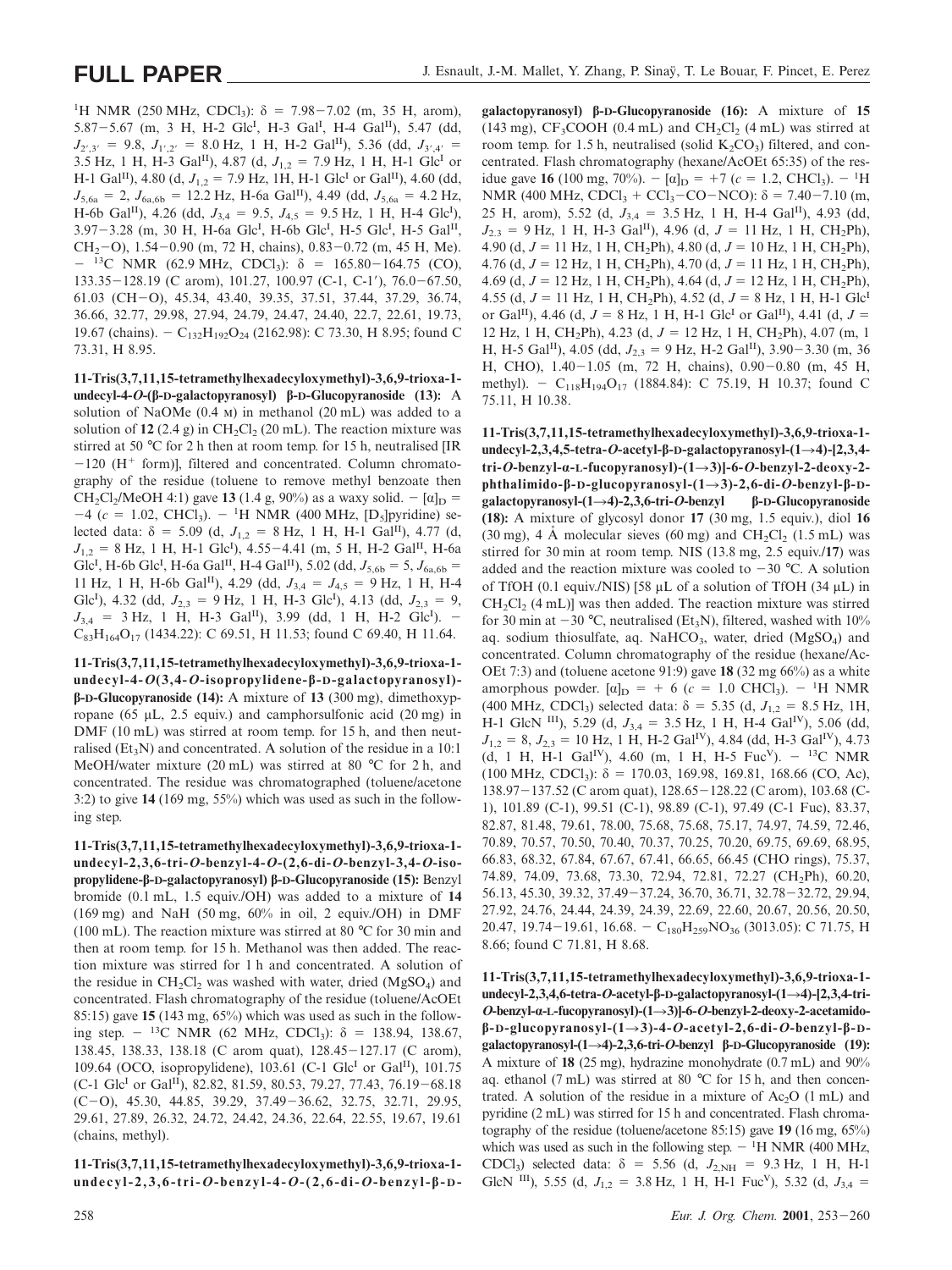3.6 Hz, 1 H, H-4 Gal<sup>IV</sup>), 5.23 (d,  $J_{3,4} = 3.7$  Hz, 1 H, H-4 Gal<sup>II</sup>), 5.18  $(d, J_{2,NH} = 5.4 \text{ Hz}, 1 \text{ H}, \text{ NH})$ , 4.97 (dd,  $J_{12} = 8.0, J_{23} = 10.5 \text{ Hz}, 10.5 \text{ Hz}$ H, H-2 GalIV), 4.77 (dd, 1 H, H-3 GalIV), 4.59 (m, 1 H, H-5 FucV), 4.53 (d,  $J_{1,2} = 8.5$  Hz, 1 H, H-1 Gal<sup>IV</sup>), 4.49 (d,  $J_{1,2} = 8.45$  Hz, 1 H, H-1 Gal<sup>II</sup> or H-1 Glc<sup>I</sup>), 4.43 (d,  $J_{1,2} = 8.6$  Hz, 1 H, H-1 Gal<sup>II</sup> or  $H-1$  Glc<sup>I</sup>).

**11-Tris(3,7,11,15-tetramethylhexadecyloxymethyl)-3,6,9-trioxa-1 undecyl-β-D-galactopyranosyl-(1**R**4)-[2,3,4-tri-***O***-benzyl-α-L-fucopyranosyl)-(1**R**3)]-6-***O***-benzyl-2-deoxy-2-acetamido-β-D-glucopyranosyl-(1**R**3)-2,6-di-***O***-benzyl-β-D-galactopyranosyl-(1**R**4)-2,3,6 tri-***O***-benzyl-β-D-Glucopyranoside (20):** A 0.2 M solution of NaOMe in methanol (5 mL) was added to a solution of  $19(16 \text{ mg})$  in  $CH_2Cl_2$ (5 mL). The reaction mixture was stirred for 15 h at room temp., neutralised  $[IR-120 (H<sup>+</sup> form)]$ , filtered and concentrated. Flash chromatography  $(CH_2Cl_2/MeOH$  95:5) gave **20** (12.5 mg, 85%), which was used as such in the following step.

**11-Tris(3,7,11,15-tetramethylhexadecyloxymethyl)-3,6,9-trioxa-1 undecyl-β-D-galactopyranosyl-(1**R**4)-[α-L-fucopyranosyl)-(1**R**3)]-2 deoxy-2-acetamido-β-D-glucopyranosyl-(1**R**3)-β-D-galactopyranosyl- (1** $\rightarrow$ **4**) β**-D-Glucopyranoside (2):** A solution of **20** (12.5 mg) in MeOH/ AcOEt 50:50 (5 mL) was stirred under hydrogen (1 atm.) in the presence of a catalytic amount of 10% Pd/C for 3 h. The suspension was filtered through celite. The celite pad was washed with  $CH_2Cl_2/MeOH$ 2:1. The organic solutions were pooled and concentrated. The residue was purified by flash chromatography  $(CH_2Cl<sub>2</sub>/MeOH/H<sub>2</sub>O 13:6:1)$ to give **2** (7 mg, 73%).  $- [\alpha]_D = + 18$  ( $c = 0.8$ , CHCl<sub>3</sub>/MeOH 2:1 v/ v).  $-$ <sup>1</sup>H NMR (400 MHz, [D<sub>5</sub>]pyridine): δ = 9.27 (d, *J* = 8.5 Hz, 1 H, NH), 5.89 (d,  $J_{1,2} = 8.5$  Hz, 1 H, H-1 Fuc<sup>V</sup>), 5.55 (q,  $J_{1,2} = 6.5$  Hz, 1 H, H-5 Fuc<sup>V</sup>), 5.40 (d,  $J_{1,2} = 7.95$  Hz, 1 H, H-1), 5.27 (d,  $J_{1,2} =$ 7.5 Hz, 1 H, H-1), 4.98 (d,  $J_{1,2} = 7.8$  Hz, 1 H, H-1).  $-$  <sup>13</sup>C NMR (100 MHz,  $[D_5]$ pyridine):  $\delta = 171.77$  (CO), 104.98, 104.22, 103.80, 103.19, 100.15 (C-1), 83.32, 80.69, 77.23, 76.53, 76.37, 76.26, 76.18, 74.95, 74.82, 74.27, 73.30, 72.57, 71.27, 70.94, 70.79, 70.63, 70.51, 70.42, 70.02, 69.77, 69.30, 69.14, 68.81, 67.24, 61.73-61.68, 61.43260.72, 57.18, 45.75, 39.30, 37.56, 37.52, 37.48, 37.34, 36.95, 36.86, 32.90-32.83, 30.10, 28.01, 24.92, 24.62, 24.59, 23.17, 22.68, 22.58, 19.84, 19.78, 19.71, 16.99. - MS (FAB):  $m/z = 1966.8$  [M  $+$  Na<sup>+</sup>l.

**11-Tris(3,7,11,15-tetramethylhexadecyloxymethyl)-3,6,9-trioxa-1 undecyl-2,3,4,6-tetra-***O***-benzoyl-β-D-galactopyranosyl-(1**R**4)-[2,3,4 tri-***O***-benzyl-α-L-fucopyranosyl)-(1**R**3)]-6-***O***-benzyl-2-deoxy-2 phthalimido-β-D-Glucopyranoside (22):** A mixture of glycosyl donor **21** (180 mg, 0.121 mmol), **10** (161 mg, 0.145 mmol), 4 A molecular sieves (400 mg) and  $CH_2Cl_2$  (4 mL) was stirred for 30 min at room temp. NIS (81 mg, 0.36 mmol) was added and the reaction mixture was cooled to  $-30$  °C. TfOH (5  $\mu$ L) was added to the solution. The reaction mixture was stirred for 30 min at  $-30$  °C, neutralised (Et<sub>3</sub>N), filtered, washed with  $10\%$  aq. sodium thiosulfate, aq.  $NaHCO<sub>3</sub>$ , water, dried  $(MgSO<sub>4</sub>)$  and concentrated. Column chromatography of the residue (toluene/AcOEt 9:1) and (hexane/AcOEt 75:25) gave **22** (275 mg, 92%).  $- [\alpha]_D = 0$ ;  $[\alpha]_{436} = +10$  (*c* = 1.1, CHCl<sub>3</sub>).  $-$  <sup>1</sup>H NMR (400 MHz, CDCl<sub>3</sub>):  $\delta$  = 8.20–7.10 (m, 44 H, arom), 5.82 (d,  $J_{3,4} = 3.6$  Hz, 1 H, H-4 Gal<sup>IV</sup>), 5.74 (dd,  $J_{2,3} =$ 10.3,  $J_{1,2} = 8.3$  Hz, 1 H, H-2 Gal<sup>IV</sup>), 5.36 (dd, 1 H, H-3 Gal<sup>IV</sup>), 5.09 (d,  $J_{1,2} = 8.9$  Hz, 1 H, H-1 GlcN<sup>III</sup>), 50.7 (d,  $J_{1,2} = 4.5$ , 1 H, H-1 Fuc<sup>V</sup>), 5.01 (d, 1 H, H-1 Gal), 4.93 (d,  $J = 12$  Hz, 1 H, Bn), 4.84 (dd,  $J_{3,4} = 9.0$ ,  $J_{2,3} = 10.4$  Hz, 1 H, H-3 GlcN <sup>III</sup>), 4.79 (br q,  $J = 6.0$  Hz, 1 H, H-5 Fuc<sup>V</sup>), 4.71 (d,  $J = 11$  Hz, 1 H, Bn), 4.51-4.42 (m, 33 H, CH-O, Bn, H-6 Gal), 4.40 (dd, 1 H, H-2 GlcN <sup>III</sup>), 4.34 (dd,  $J_{5,6a} = 7.1$ ,  $J_{6a,6b} = 11.2$  Hz, 1 H, H-6b Gal), 4.30 (d,  $J = 12.5$  Hz, 1 H, Bn), 4.27 (dd,  $J_{4,5} = 10.0$  Hz, 1 H, H-4 GlcN <sup>III</sup>), 4.23 (d,  $J = 11.3$  Hz, 1 H, Bn), 3.97 (dd,  $J_{3,4} = 2.6$ ,  $J_{2,3} = 10.2$  Hz, 1 H, H-3 Fuc<sup>V</sup>), 3.94 (br d,  $J = 11.0$  Hz, 1 H), 3.90 $-3.80$  (m, 3 H, H-5 Gal, H-2 Fuc<sup>V</sup>), 3.67 (br d,  $J = 11.0$  Hz, 1 H), 3.60 (br d, 1 H, H-4 Fuc<sup>V</sup>), 3.58-3.20 (m, 26 H, CH<sub>2</sub>O),  $1.65-1.05$  (m, 72 H, chains), 0.92-0.85 (m, 45 H, Me). - $C_{153}H_{217}NO_{26}$  (2486.42): C 73.90, H 8.79; found C 73.86, H 8.73.

**11-Tris(3,7,11,15-tetramethylhexadecyloxymethyl)-3,6,9-trioxa-1 undecyl-β-D-galactopyranosyl-(1**R**4)-[2,3,4-tri-***O***-benzyl-α-L-fucopyranosyl)-(1**R**3)]-6-***O***-benzyl-2-deoxy-2-acetamido β-D-Glucopyranoside (24):** A mixture of **22** (195 mg) hydrazine monohydrate  $(0.1 \text{ mL})$  and 90% aq. ethanol (7 mL) was stirred at 80 °C for 15 h, and concentrated. A solution of the residue in a mixture of  $Ac<sub>2</sub>O$ (10 mL) and pyridine (20 mL) was stirred for 15 h and concentrated. Flash chromatography of the residue (toluene/acetone 85:15) gave **23** (156 mg, 92%).

A 0.2  $\text{M}$  solution of NaOMe in methanol (6 mL) was added to a solution of  $23$  (156 mg) in  $CH_2Cl_2$  (2 mL). The reaction mixture was stirred 15 h at room temp., neutralised (IR-120,  $H^+$  form) filtered and concentrated. Flash chromatography (toluene/acetone 60:40 $\rightarrow$ 55:45) gave **24** (99 mg, 90%), which was used as such in the following step.  $-$  <sup>1</sup>H NMR (400 MHz, CDCl<sub>3</sub>) selected data:  $\delta$  = 7.50-7.25 (m, 20 H, arom), 6.00 (d,  $J_{2,NH}$  = 7.8 Hz, 1 H, NH), 5.29 (d,  $J_{3,4} = 3.3$  Hz, 1 H, H-4 Gal<sup>IV</sup>), 5.16 (d,  $J_{1,2} = 3.7$  Hz, 1 H, H-1 Fuc<sup>V</sup>), 5.03 (dd,  $J_{1,2} = 8.2, J_{2,3} = 10.5$  Hz, 1 H, H-2 Gal<sup>IV</sup>), 5.00 (d,  $J = 12$  Hz, 1 H, Bn), 4.96 (d,  $J_{1,2} = 7.2$  Hz, 1 H, H-1 GlcN<sup>III</sup>), 4.60 (d,  $J_{1,2} = 8.1$  Hz, 1 H, H-2 Gal<sup>II</sup>), 4.51 (q,  $J_{5,6} =$ 6.5 Hz, 1 H, H-5 FucV), 2.04, 2.03, 1.99, 1.91 (4 s, 12 H, OAc), 1.79 (s, 3 H, NHAc).

**11-Tris(3,7,11,15-tetramethylhexadecyloxymethyl)-3,6,9-trioxa-1 undecyl-β-D-galactopyranosyl-(1**R**4)-[α-L-fucopyranosyl)-(1**R**3)]-2 deoxy-2-acetamido β-D-Glucopyranoside (3):** A solution of **24** (90 mg) in MeOH/AcOEt 3:1 (13 mL) was stirred under hydrogen (1 atm.) in the presence of  $10\%$  Pd/C (10 mg) for 3 h. The suspension was filtered through celite. The celite pad was washed with  $CH<sub>2</sub>Cl<sub>2</sub>/MeOH$  9:1. The organic solutions were pooled and concentrated. The residue was purified by flash chromatography  $\left(\text{CH}_2\text{Cl}_2\right)$ MeOH/H<sub>2</sub>O 75:25:0.5) to give **2** (62 mg, 85%).  $- [\alpha]_D = + 29$  (*c* = 1.2, CHCl<sub>3</sub>/MeOH 4:1). - <sup>1</sup>H NMR (400 MHz, [D<sub>5</sub>]pyridine): δ = 5.86 (d,  $J_{1,2} = 3.7$  Hz, 1 H, H-1 Fuc<sup>V</sup>), 5.61 (br q,  $J_{5,6} = 6.5$  Hz, 1 H, H-5 Fuc<sup>V</sup>), 5.32 (d,  $J_{1,2} = 7.7$  Hz, 1 H, H-1), 5.01 (d,  $J_{1,2} =$ 8.3 Hz, 1 H, H-1), 4.82 (dd,  $J = 3$  Hz,  $J = 10$  Hz, 1 H, H-3 Fuc<sup>V</sup>), 4.72 (dd,  $J = 9.4$  Hz, 1 H), 4.65 (dd,  $J = 3$ ,  $J = 12$  Hz, 1 H, H-6),  $4.59-4.51$  (m,  $4 \text{ H}$ ),  $4.48-4.41$  (m,  $2 \text{ H}$ ),  $4.37-4.25$  (m,  $3 \text{ H}$ ),  $3.75-3.580$  (m, 26 H, OCH<sub>2</sub>CH<sub>2</sub>O), 4.11 (dd,  $J = 3.1, J = 9.5$  Hz, 1 H),  $4.02 - 3.95$  (m, 2 H), 2.10 (s, 3 H, Ac),  $1.78 - 0.85$  (m, 118 H, chain + H-5 fuc). - MS (FAB, NBA):  $m/z = 1643.4$  [M + Na].

#### **Acknowledgments**

We wish to thank Dr. S. Hakomori for a gift of natural sphingolipid **1**, and G. Vanlerberghe and Lety for their useful suggestions. This work was financially supported by ACC SV5 no. 9505167, and CNRS Physique et Chimie du Vivant no. 97/047.

- [2] S. Hakomori, E. D. Nudelman, S. B. Levery, D. Solter, B. B. Knowles, *Biochem., Biophys. Res. Commun.* **1981**, *100*,  $1578 - 1586$ .
- [3] H. C. Gooi, T. Feizi, A. Kapadia, B. B. Knowles, D. Solter, M. J. Evans, *Nature* **1981**, 292, 156-158.
- [4] I. Eggens, B. Fenderson, T. Toyokuni, B. Dean, M. Stroud, S. I. Hakomori, *J. Biol. Chem.* **1989**, 264, 9476-9484.

<sup>[1]</sup> D. Solter, B. B. Knowles, *Proc. Natl. Acad. Sci., USA* **1978**, 75, 5565-5569.